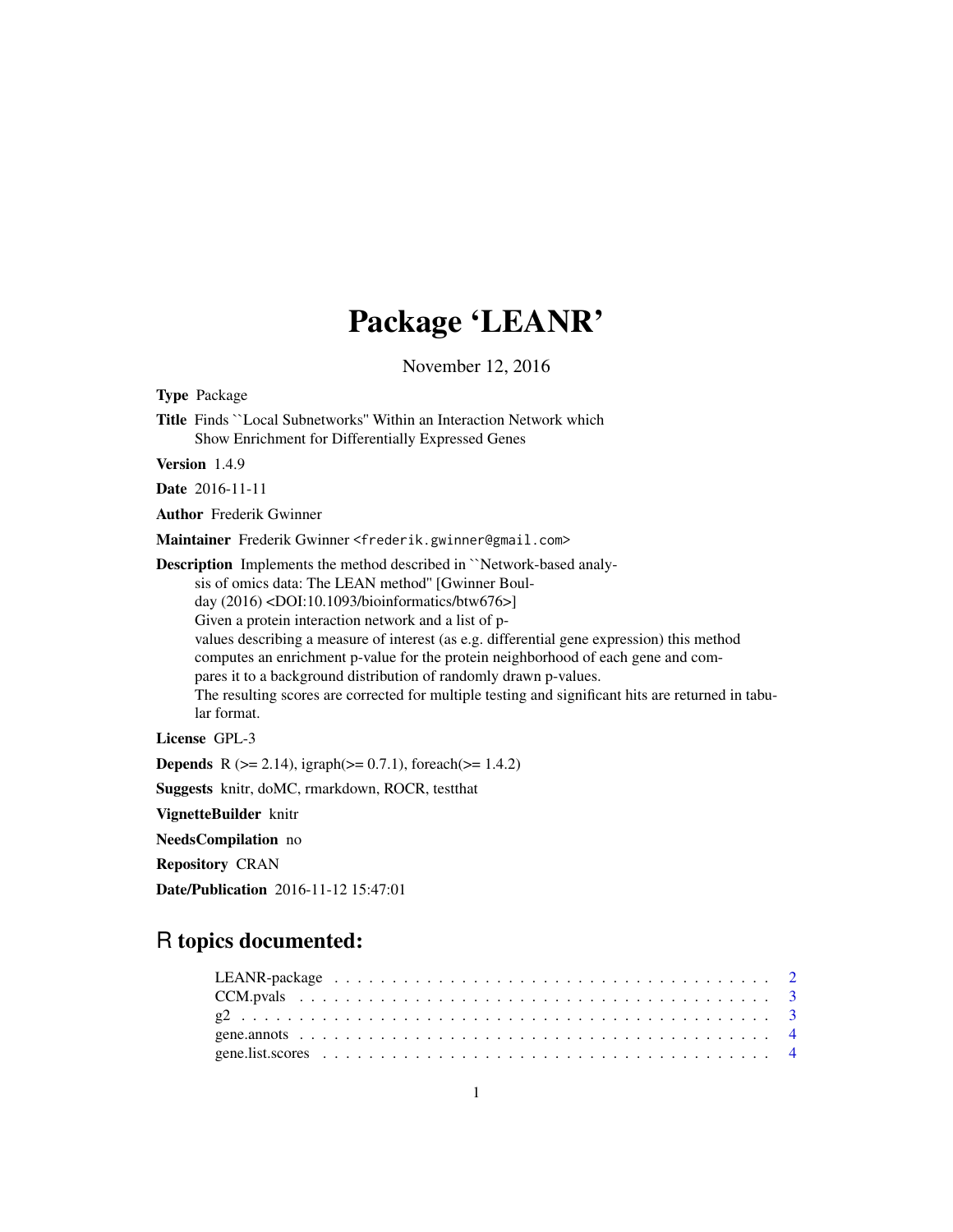# <span id="page-1-0"></span>2 LEANR-package

| Index |  |
|-------|--|
|       |  |
|       |  |
|       |  |
|       |  |
|       |  |
|       |  |

<span id="page-1-1"></span>LEANR-package *Finds "local subnetworks" within an interaction network which show enrichment for differentially expressed genes*

#### Description

Implements the method described in "Network-based analysis of omics data: The LEAN method". Given a protein interaction network and a list of p-values describing a measure of interest (as e.g. differential gene expression) this method computes an enrichment p-value for the protein neighborhood of each gene and compares it to a background distribution of randomly drawn p-values. The resulting scores are corrected for multiple testing and significant hits are returned in tabular format.

#### Details

| Package: | LEANR      |
|----------|------------|
| Type:    | Package    |
| Version: | 1.4.8      |
| Date:    | 2016-11-11 |
| License: | $GPI - 3$  |

See help page of run.lean for a more detailed description of how to use this package. Type vignette("CCMdata") for an example showing the application of LEAN to the CCM knockout data set discussed in the paper. Type vignette("subnet-sim") for an example showing the application of LEAN to simulated subnetwork data discussed in the paper.

# Author(s)

Frederik Gwinner

Maintainer: Frederik Gwinner <frederik.gwinner@gmail.com>

#### References

Gwinner et al., Network-based analysis of omics data: The LEAN method, Bioinformatics 2016

#### See Also

[run.lean](#page-5-1) vignette("CCM-data") vignette("subnet-sim")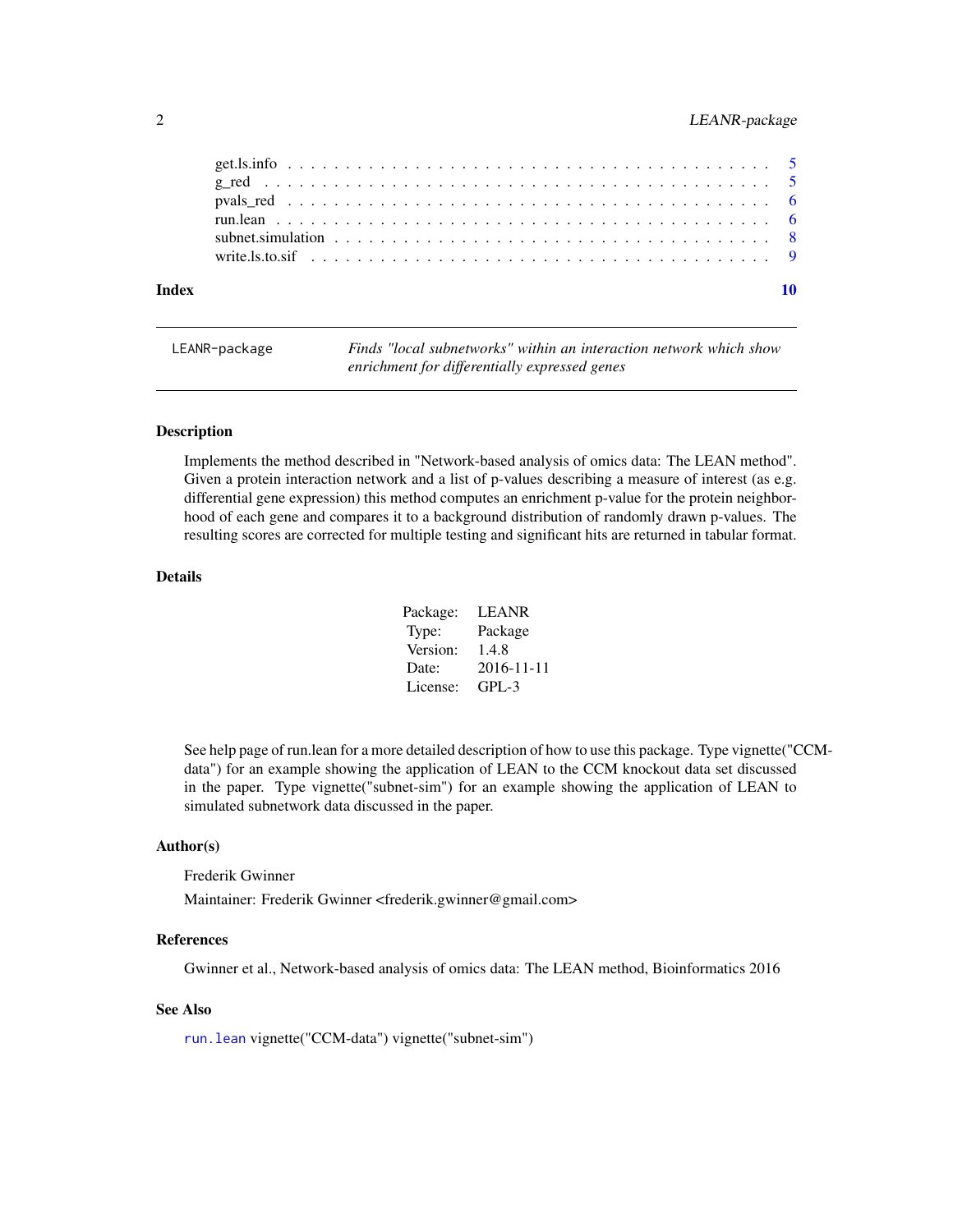<span id="page-2-0"></span>CCM.pvals *Gene p-value list derived from knock-out experiments of the three CCM genes*

# Description

Gene p-value list derived from knock-out experiments of the three CCM genes CCM1, CCM2 and CCM3. Contains p-values obtained from a limma differential expression analysis of knock-out samples versus control samples (each done in triplicate).

#### Usage

data("CCM.pvals")

# Format

Named list (CCM1,2,3) of named numericals (names = gene ids, values = limma p-values)

g2 *igraph graph object used in examples for function run.lean.fromdata*

## Description

igraph graph object used in examples for function run.lean.fromdata. Obtained by parsing the STRING v.91 murine interaction network and restricting it to proteins mappable to genes contained on the Affymetrix MouseGene v1.0 ST chip.

#### Usage

data("g2")

# Format

The format is: IGRAPH UNW- 7342 63617 –

#### Source

STRING v9.1 Mouse filtered for confidence scores >= 0.9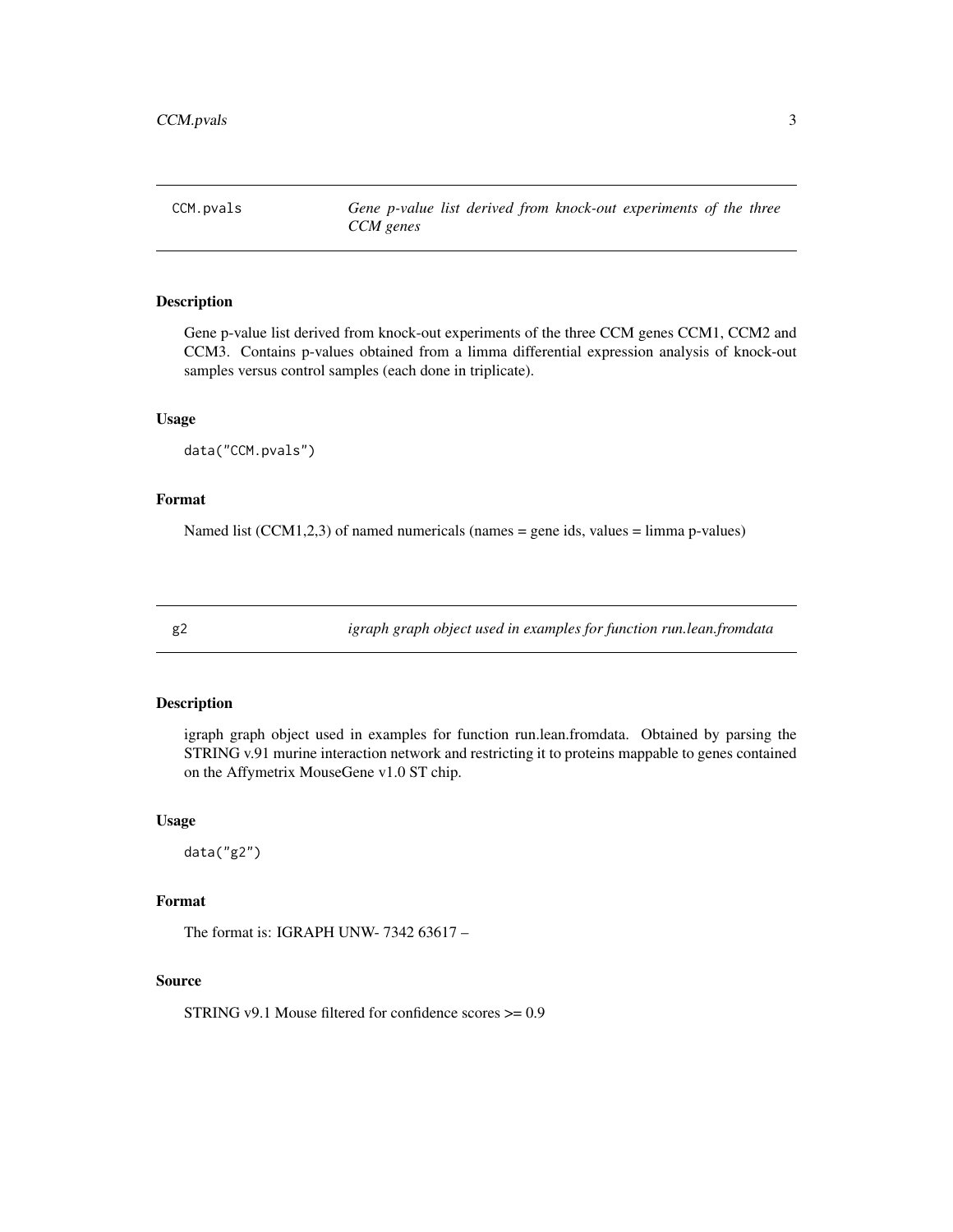<span id="page-3-0"></span>

#### Description

Annotation table giving gene names and descriptions for each protein contained in the STRING network

#### Usage

data("gene.annots")

#### Format

A data frame with 7342 observations on the following 4 variables.

ensembl\_gene\_id a character vector mgi\_symbol a character vector entrezgene a character vector

description a character vector

#### Details

Row.names of the data.frame are STRING protein Ids

#### Examples

data(gene.annots) str(gene.annots)

gene.list.scores *Gene p-value list used in examples for function run.lean.fromdata*

#### Description

Gene p-value list used in examples for function run.lean.fromdata Contains p-values obtained from a limma differential expression analysis

#### Usage

data("gene.list.scores")

#### Format

The format is: Named num [1:7342] 0.772 0.813 0.979 0.841 0.607 ... - attr(\*, "names")= chr [1:7342] "10090.ENSMUSP00000000001" "10090.ENSMUSP00000010205" "10090.ENSMUSP00000053818" "10090.ENSMUSP00000000153" ...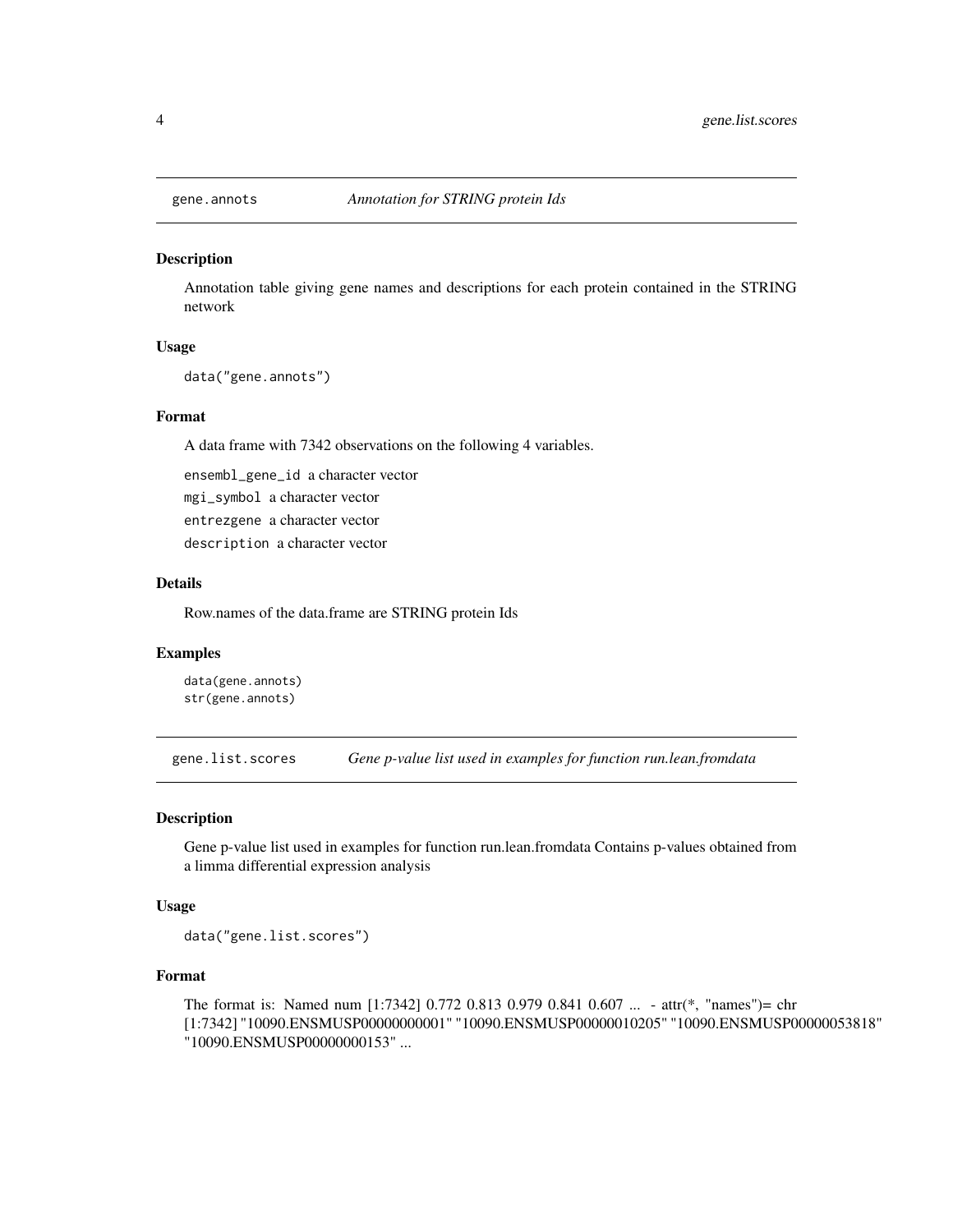<span id="page-4-0"></span>

# Description

Extract the genes of a "local subnetwork"" around a given protein and present in tabular format

#### Usage

```
get.ls.info(prot_id, LEANres)
```
# Arguments

| prot_id | Protein id compatible with node names used in graph.                                                   |
|---------|--------------------------------------------------------------------------------------------------------|
| LEANres | LEAN result object (list) returned by <run.lean> or <run.lean.fromdata></run.lean.fromdata></run.lean> |

# Author(s)

Frederik Gwinner

#### See Also

[run.lean](#page-5-1)

g\_red *igraph graph object used in unit tests*

# Description

igraph graph object used in unit tests. Obtained by restricting the graph <g2> to the graph induced by randomly selecting 1500 genes.

# Usage

data("g\_red")

### Format

The format is: IGRAPH UNW- 1500 2818 –

#### Source

STRING v9.1 Mouse filtered for confidence scores >= 0.9; radnomly reduced to 1500 genes and all interactions between them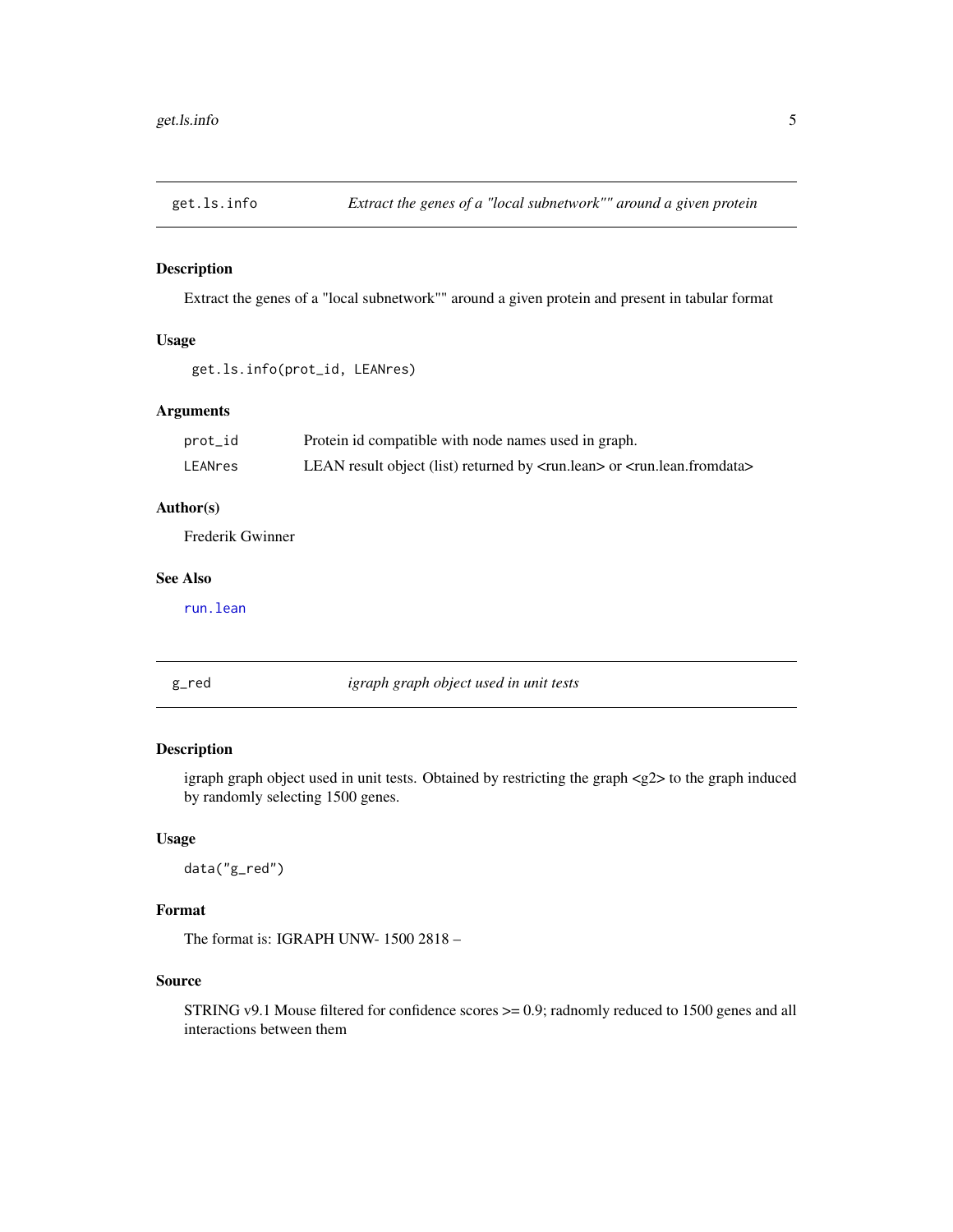<span id="page-5-0"></span>

# Description

Gene p-value list used in unit tests Contains p-values obtained on the CCM2 data for a radnom subselection of 1500 genes. To be used in conjunction with the network contained in  $\langle g_{\perp}$ red $\rangle$ .

# Usage

data("pvals\_red")

# Format

The format is: Named num [1:1500] 0.5091 0.4833 0.0454 0.0814 0.0324 ... - attr(\*, "names")= chr [1:1500] "10090.ENSMUSP00000079341" "10090.ENSMUSP00000106951" "10090.ENSMUSP00000045284" "10090.ENSMUSP00000077744" ...

<span id="page-5-1"></span>run.lean *Run the LEAN approach*

# Description

Apply the LEAN approach to a given network and a list of pvalues

#### Usage

```
run.lean(ranking, network, ranked = F,
   add.scored.genes = F, keep.nodes.without.scores = F,
   verbose = F, n_reps = 10000, bootstrap = F, ncores = NULL)
```
#### Arguments

| ranking          | Either a file containing gene p-values or a named numerical vector of p-values<br>with names matching node names used in the network   |  |  |  |  |
|------------------|----------------------------------------------------------------------------------------------------------------------------------------|--|--|--|--|
| network          | Either a file containing the network in sif format or an igraph graph object rep-<br>resenting the network                             |  |  |  |  |
| ranked           | whether to transform input p-values into a uniformly distributed list of p-values<br>based on the genes' rank before $p^*$ calculation |  |  |  |  |
| add.scored.genes |                                                                                                                                        |  |  |  |  |
|                  | whether to create one singleton node for each gene with a score but not occurring<br>in the graph                                      |  |  |  |  |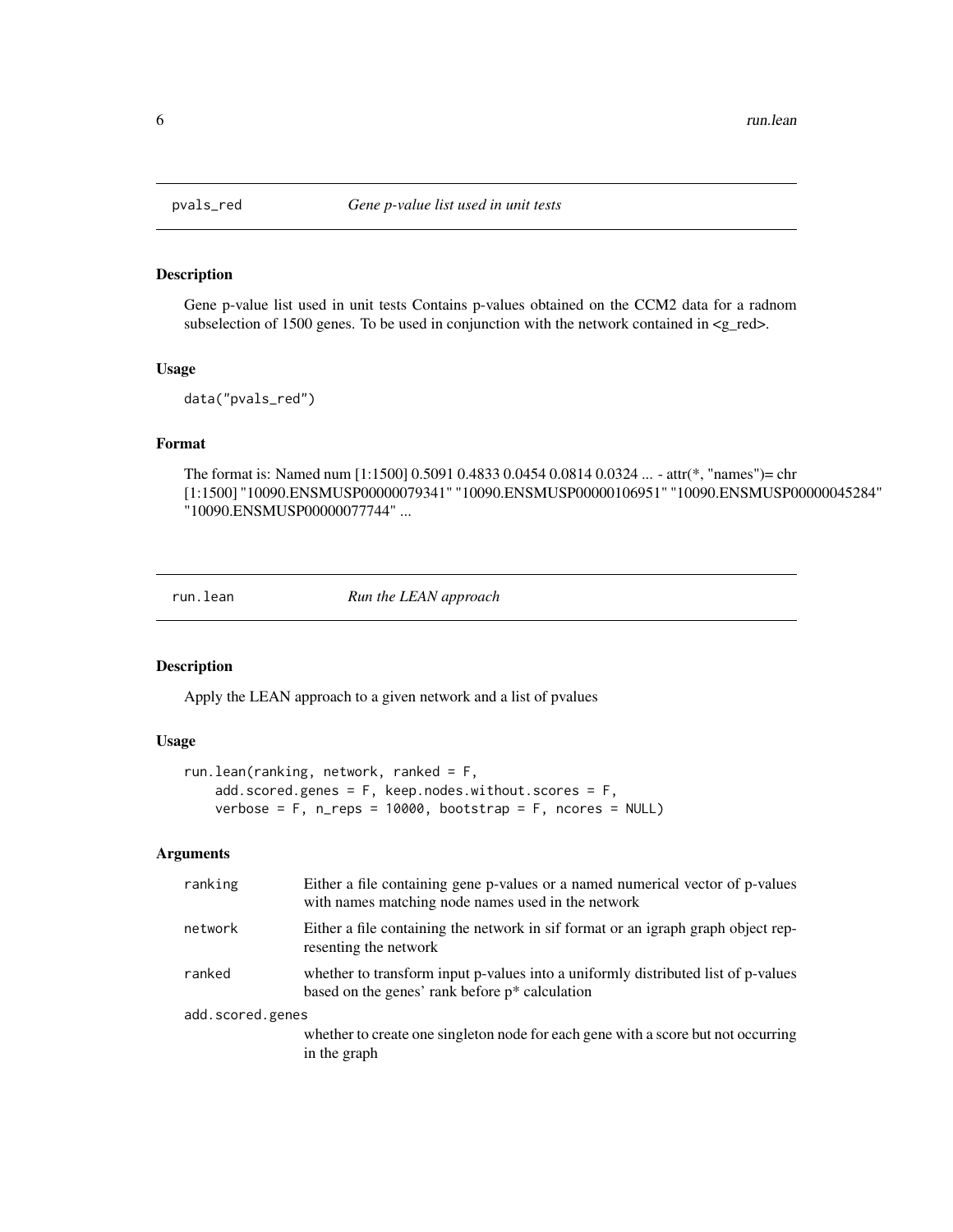#### run.lean 7

| keep.nodes.without.scores                                                                                                                                                                                |
|----------------------------------------------------------------------------------------------------------------------------------------------------------------------------------------------------------|
| whether to keep nodes of the graph that have no recorded score. For those nodes<br>it is still possible to compute enrichment scores if at least one of their network<br>neighbors has a recorded score. |
| whether to print additional status messages                                                                                                                                                              |
| the number of samples each background distribution should consist of. Largely<br>influences the run-time, but higher values needed for meaningful empirical pval-<br>ues!                                |
| whether to draw the pyalues of the background distributions with or without<br>replacement                                                                                                               |
| number of cores to be used in parallel computation. Default (NULL) leads to<br>automatic guessing of max number of cores to be used (depending on operating<br>system).                                  |
|                                                                                                                                                                                                          |

# Value

A list object containing the results of the LEAN run. The list encompasses the following elements:

| restab      | Result table of applying LEAN to the real data                                                                                                                                                                                                    |
|-------------|---------------------------------------------------------------------------------------------------------------------------------------------------------------------------------------------------------------------------------------------------|
| randtab     | Result table of applying LEAN to a permuted p-value list                                                                                                                                                                                          |
| indGraph    | igraph graph representing the input network after adapting it according to pa-<br>rameters <add.scored.genes>, <keep.nodes.without.scores> and the presence of<br/>gene scores in the input scores</keep.nodes.without.scores></add.scored.genes> |
| nhs         | The extracted local subnetworks. Encoded as a named (by protein/gene ids) list<br>of igraph node indices detailing each evaluated local subnetwork                                                                                                |
| gene.scores | The gene p-values extracted from the input scores. Encoded as a numeric vector<br>named with protein/gene ids                                                                                                                                     |

# Author(s)

Frederik Gwinner

### References

Gwinner et al., Network-based analysis of omics data: The LEAN method, MS submitted to Bioinformatics

# See Also

#### [LEANR-package](#page-1-1)

# Examples

```
## Simple use case starting from a test network and p-value list
## Not run:
# compute LEAN p-values starting from a p-value file and a network file
rank_file<-system.file('extdata/pvals_red.txt.gz', package='LEANR')
net_file<-system.file('extdata/g_red.sif.gz', package='LEANR')
```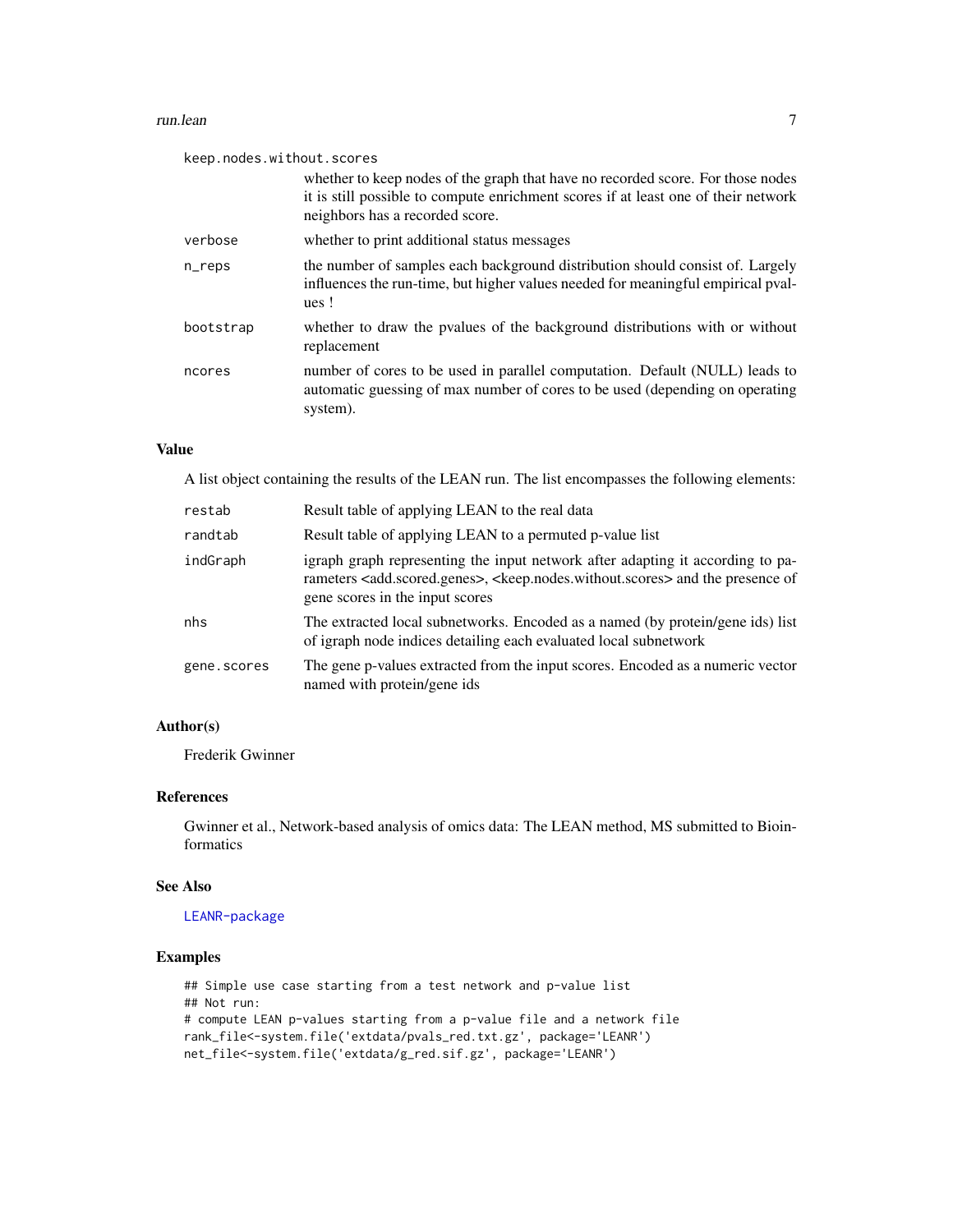```
system.time(res<-run.lean(ranking=rank_file, network=net_file,
 add.scored.genes=T, verbose=T, n_reps=1000, ncores=3))
# compute LEAN p-values starting from a list of gene scores and a graph
data(pvals_red)
data(g_red)
system.time(res2<-run.lean(ranking=pvals_red, network=g_red, verbose=T,
  n_reps=1000, ncores=3))
```
## End(Not run)

subnet.simulation *Simulate subnetworks*

# Description

Simulate subnetworks (also called modules) and gene p-values to be then used in a ROC performance evaluation study.

# Usage

```
subnet.simulation(g, nmods=10, mod_lims=c(10,50), pval_scaling=0.1, mod_enrich_perc=0.5,
        spec='', prob_function=function(degs){degs/sum(degs)}, create.files=T)
```
# Arguments

| g               | igraph graph representing the network in which subnetworks are supposed to be<br>simulated                                                                                                                                                                            |  |  |  |  |
|-----------------|-----------------------------------------------------------------------------------------------------------------------------------------------------------------------------------------------------------------------------------------------------------------------|--|--|--|--|
| nmods           | number of subnetworks/modules to simulate                                                                                                                                                                                                                             |  |  |  |  |
| $mod$ lims      | minimum and maximum size (number of genes) of each module                                                                                                                                                                                                             |  |  |  |  |
| pval_scaling    | parameter value for <p_scale></p_scale>                                                                                                                                                                                                                               |  |  |  |  |
| mod_enrich_perc |                                                                                                                                                                                                                                                                       |  |  |  |  |
|                 | parameter value for $\langle p$ enrich                                                                                                                                                                                                                                |  |  |  |  |
| spec            | string, specifier appended to the created pvalue files (if create.files=T)                                                                                                                                                                                            |  |  |  |  |
| prob_function   | probability function used for picking attachment point in iterative construction<br>of subnetworks. defaults to preferential attachment based on node degree. To<br>disable preferential attachment, use prob_function=function(degs)rep(1/length(degs),length(degs)) |  |  |  |  |
| create.files    | whether to write subnetwork simulation results to file so external approaches<br>can be run and evaluated on them                                                                                                                                                     |  |  |  |  |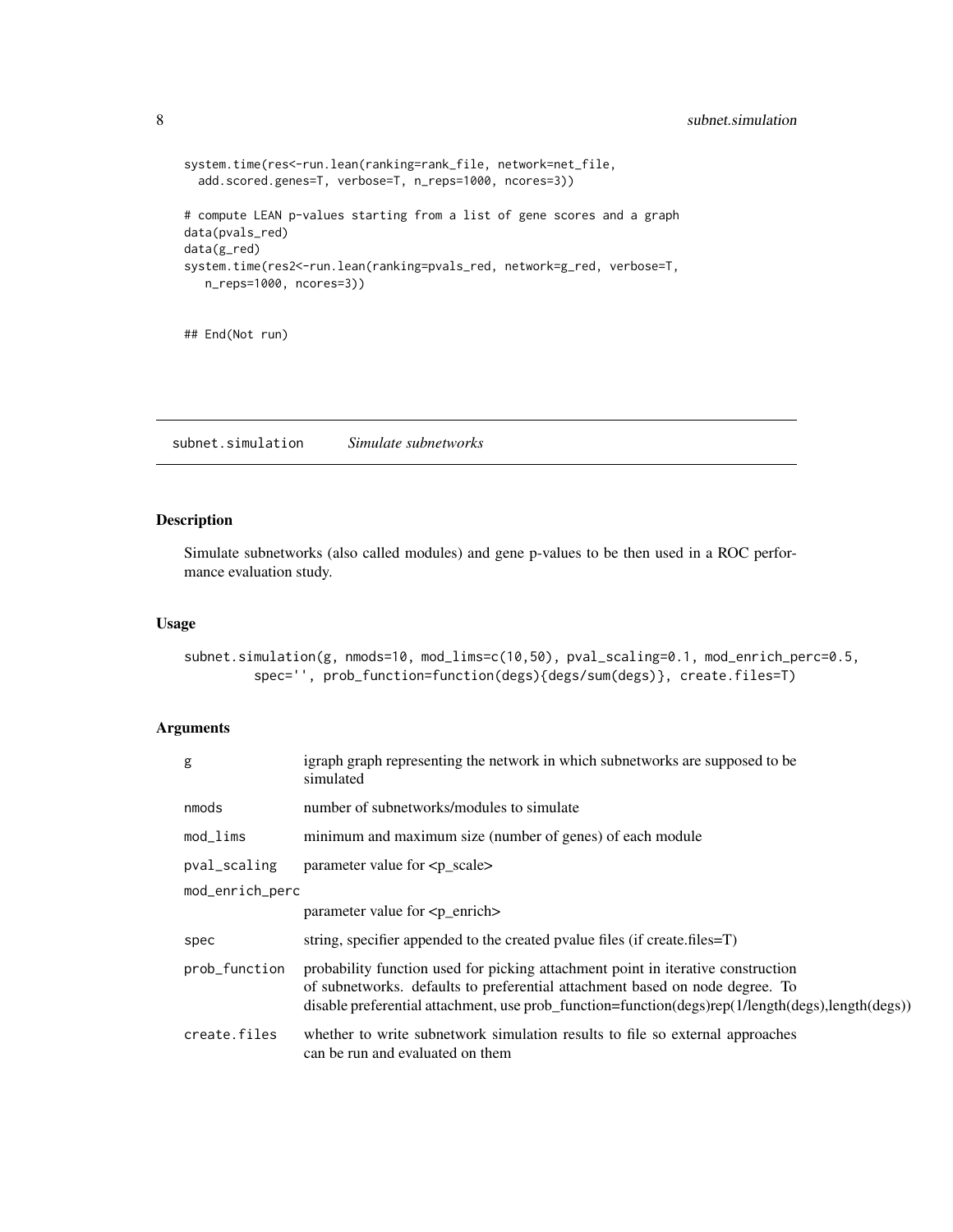#### <span id="page-8-0"></span>write.ls.to.sif 9

# Value

A list object containing the simulated subnetworks. The list encompasses the following elements:

| mods     | List of simulated modules/subnetworks. Each module is given by the igraph<br>indices of the nodes contained in it.                                              |
|----------|-----------------------------------------------------------------------------------------------------------------------------------------------------------------|
| pvals    | Result table containing for each gene in the graph its simulated pyalue (column<br>P. Value) and its association to subnetworks or background (column NodeType) |
| pvalfile | String containing the name of the file containing the equivalent information to<br>$<$ pvals $>$ created in this run if create. files $=$ T                     |

# Author(s)

Frederik Gwinner

# References

Gwinner et al., Network-based analysis of omics data: The LEAN method, MS submitted to Bioinformatics

# Examples

### See vignette("subnet-sim") for a use case.

write.ls.to.sif *Extract the "local subnetwork" around a given protein*

#### Description

Extract the "local subnetwork" around a given protein and write it to a Cytoscape-readable .sif file

# Usage

write.ls.to.sif(prot\_id, LEANres, outfile)

# Arguments

| prot_id | protein id compatible with node names used in graph g                                                                        |
|---------|------------------------------------------------------------------------------------------------------------------------------|
| LEANres | LEAN result object (list) returned by $\langle \text{run} \rangle$ or $\langle \text{run} \rangle$ lean. from data $\rangle$ |
| outfile | character string describing the location of an output file. Should end in sif to be<br>able to load it in Cytoscape.         |

# Author(s)

Frederik Gwinner

#### See Also

[run.lean](#page-5-1)